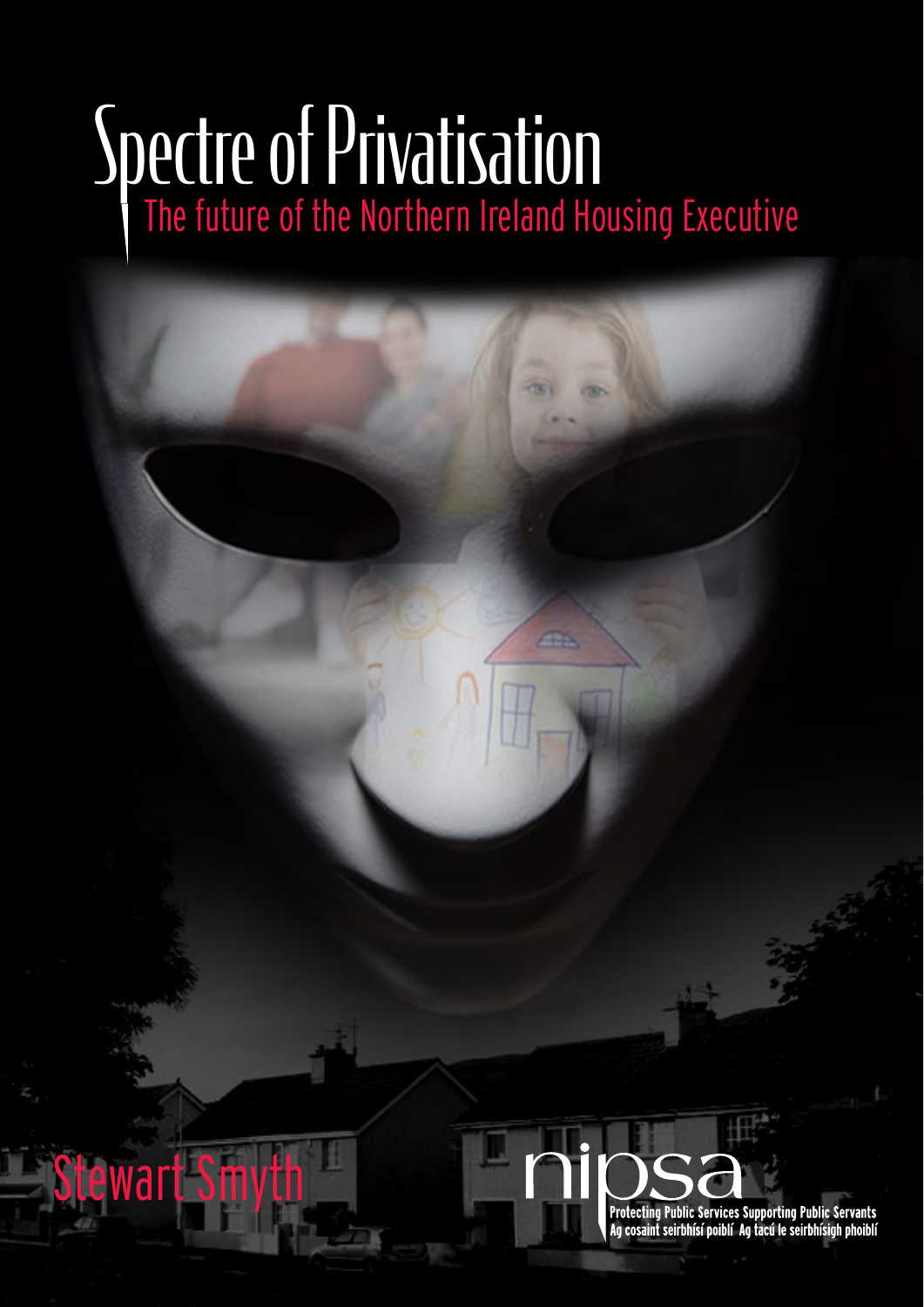#### **About the Author**

Professor Stewart Smyth holds a Chair in Accounting at Sheffield University Management School. Professor Smyth has written extensively about social housing in Britain with particular emphasis on financing and policy implications. He is also the author of three previous research reports for NIPSA on the future of the NIHE (details are on the back cover of this briefing.

#### **Acknowledgements**

The author gratefully acknowledges the comments and input in preparing this report from colleagues at NIPSA including Kim Graham, Sheena McDaid, John McCaffrey and John McVey.



#### **Northern Ireland Public Service Alliance**

**Headquarters** 54 Wellington Park Belfast BT9 6DP

**Regional Office** 30 Great James Street Derry/Londonderry BT48 7DB © Northern Ireland Public Service Alliance 2022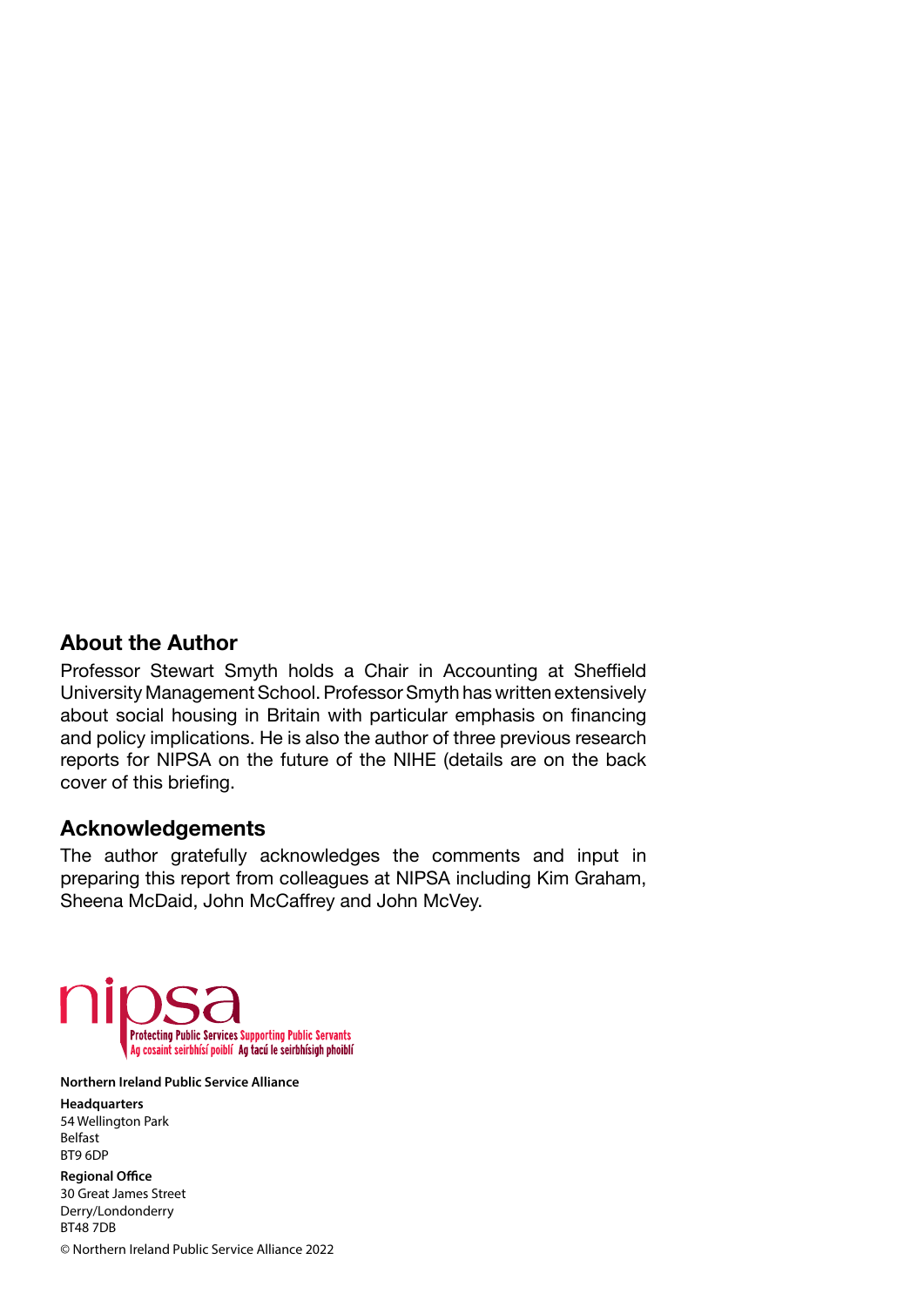#### **Introduction**

It is now over a year since Minister Ní Chuilín announced<sup>1</sup> her ambition to revitalise the Housing Executive. Yet over 12 months later we are still no clearer about how this ambition will be achieved.

The November 2020 announcement was presented with an accompanying fanfare but it is now apparent that beyond a vague idea about reclassifying the NI Housing Executive (NIHE) as a mutual or cooperative, there was no detailed work done. This means the difficult, thorny issues around the NIHE such as allowing it to borrow again and funding the backlog of repairs and maintenance, never mind a programme of new builds, remains unaddressed.

The aim of this briefing is to provide an update on the previous research reports NIPSA has produced on the future of the NIHE, covering the period since the November 2020 announcement. Specifically, the briefing will address the following issues:

- a) A review of what has become known about the future of the NIHE since November 2020;
- b) An explanation of the rules on government borrowing that is driving the move towards sourcing private finance;
- c) An explanation of what privatisation means in 2022 and how it is relevant to the NIHE;
- d) A brief summary of proposed policy actions set out in previous reports.

This briefing should be read alongside our previous NIPSA reports<sup>2</sup>, especially 21<sup>st</sup> Century *Housing for NI* published in February 2020.

#### What do we know about Housing Executive Revitalisation (HER)?

The November 2020 statement on housing policy contained many positive aspirations for both the private rented sector and social housing. However, it was the focus on revitalising the Housing Executive that received most attention. In general, MLAs and many housing

<sup>&</sup>lt;sup>1</sup> Housing Statement from Communities Minister Carál Ní Chuilín 3 November 2020. Available at: https://www.communities-ni.gov.uk/news/housing-statement-communities-minister-caral-ni-chuilin-3 november-2020

<sup>&</sup>lt;sup>2</sup> "Keeping our Housing Public" https://nipsa.org.uk/publications/Ref-A4\_0084\_web.pdf (2013), "Our Homes, Our Future" https://nipsa.org.uk/publications/Ref-A4\_0694-web.pdf (2017) and "21st Century Housing for Northern Ireland" https://nipsa.org.uk/publications/40295.pdf (2020)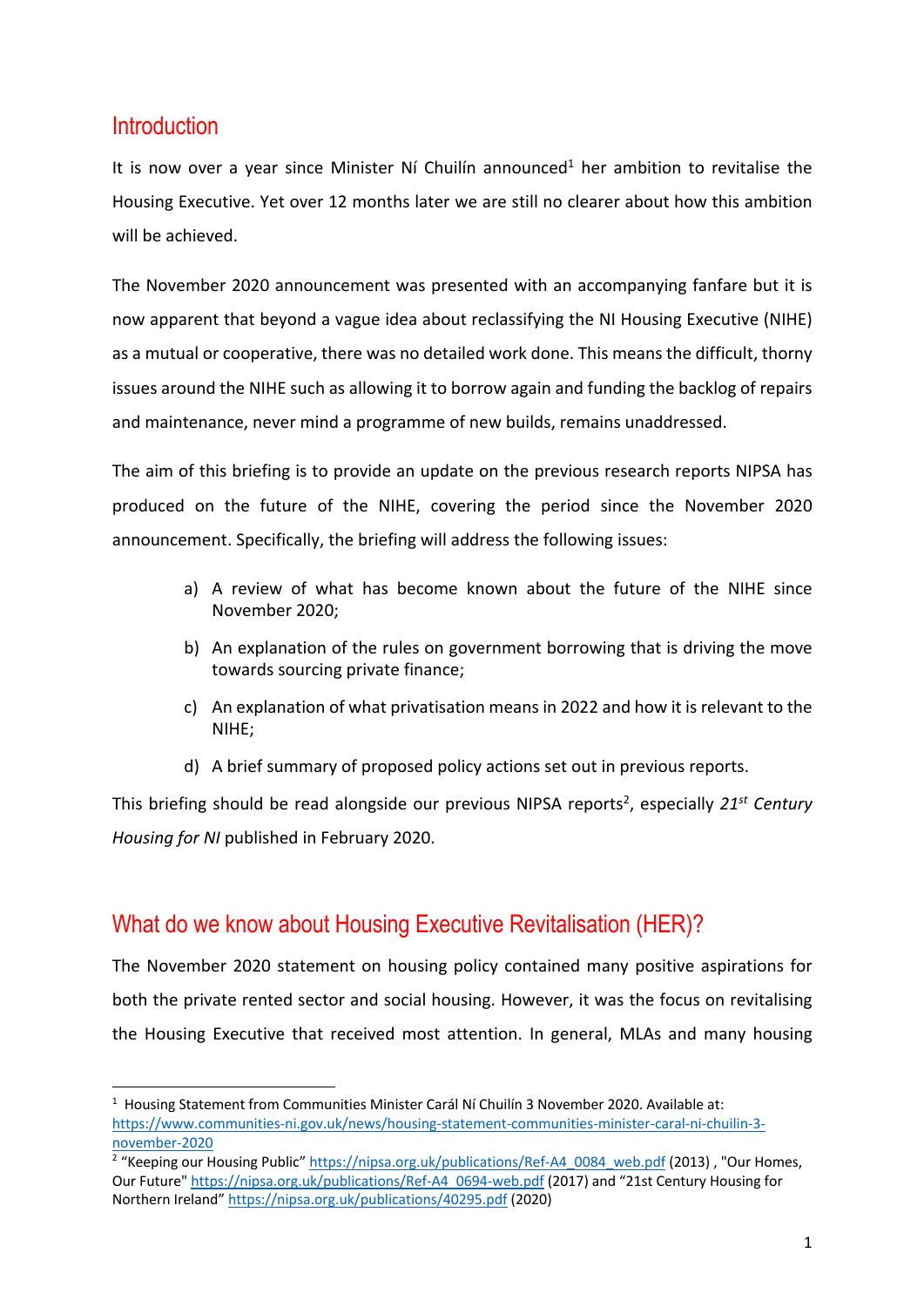professionals welcomed the proposal to change the NIHE from a public body to a mutual/cooperative model. In the process the NIHE would be reclassified, according to Westminster government accounting rules, as a private sector body. This reclassification would then allow the NIHE to borrow private funds without any restrictions or impact on government borrowing calculations.

Despite the widespread (initial) support from other political parties, concerns were raised by NIPSA and some politicians that the proposal amounts to *privatisation in a fancy wrapper*. 3

In the weeks that followed the announcement, Stormont parties sought to get more detail on how the change to a mutual/co-operative model would work. In particular, how could the Minister square the contradiction between the new body having to be outside the public sector (for government borrowing rules) and her claims that for tenants nothing will change and public accountability will remain intact.

A series of written questions were lodged with the Minister seeking more detail but when the responses started to appear it became clear there was little substance behind the planned reclassification. Typically, the responses included lines such as these:

Revitalisation plans are at an early stage. I am committed to a co-design approach in developing options. My officials have commenced work to assess options to effect this change. I intend to bring proposals to the Executive before the end of this mandate.4

While there have been no official announcements about the future of the NIHE since November 2020, the Department for Communities has recently published two consultation documents on related aspects of housing – *Intermediate Rental Model* and *Housing Supply Strategy (2022-2037)*. Reviewing these consultations, instead of the well-documented<sup>5</sup>

<sup>&</sup>lt;sup>3</sup> The "privatisation in a fancy wrapper" phrase originates with the British-based Defend Council Housing (DCH) campaign group, who campaigned against council housing stock transfer as a form of privatisation and the use of housing mutual models as "stock transfer in a fancy wrapper". See Hodkinson, S. (2010), "Housing in Common: In Search of a Strategy for Housing Alterity in England in the 21st Century". Available at: https://www.taylorfrancis.com/chapters/edit/10.4324/9781315589633-27/housing-common-search-strategyhousing-alterity-england-21st-century-stuart-hodkinson

<sup>4</sup> Answer from Minister Hargey on 18 December, 2020 to written question AWQ 11285/17-22.

<sup>5</sup> See for example, Savills Report (2009) "Stock Condition Survey of the Northern Ireland Housing Executive (NIHE) Housing Stock"; PwC Report (2011), "Review of Northern Ireland Housing Executive: Options for Future Service Delivery".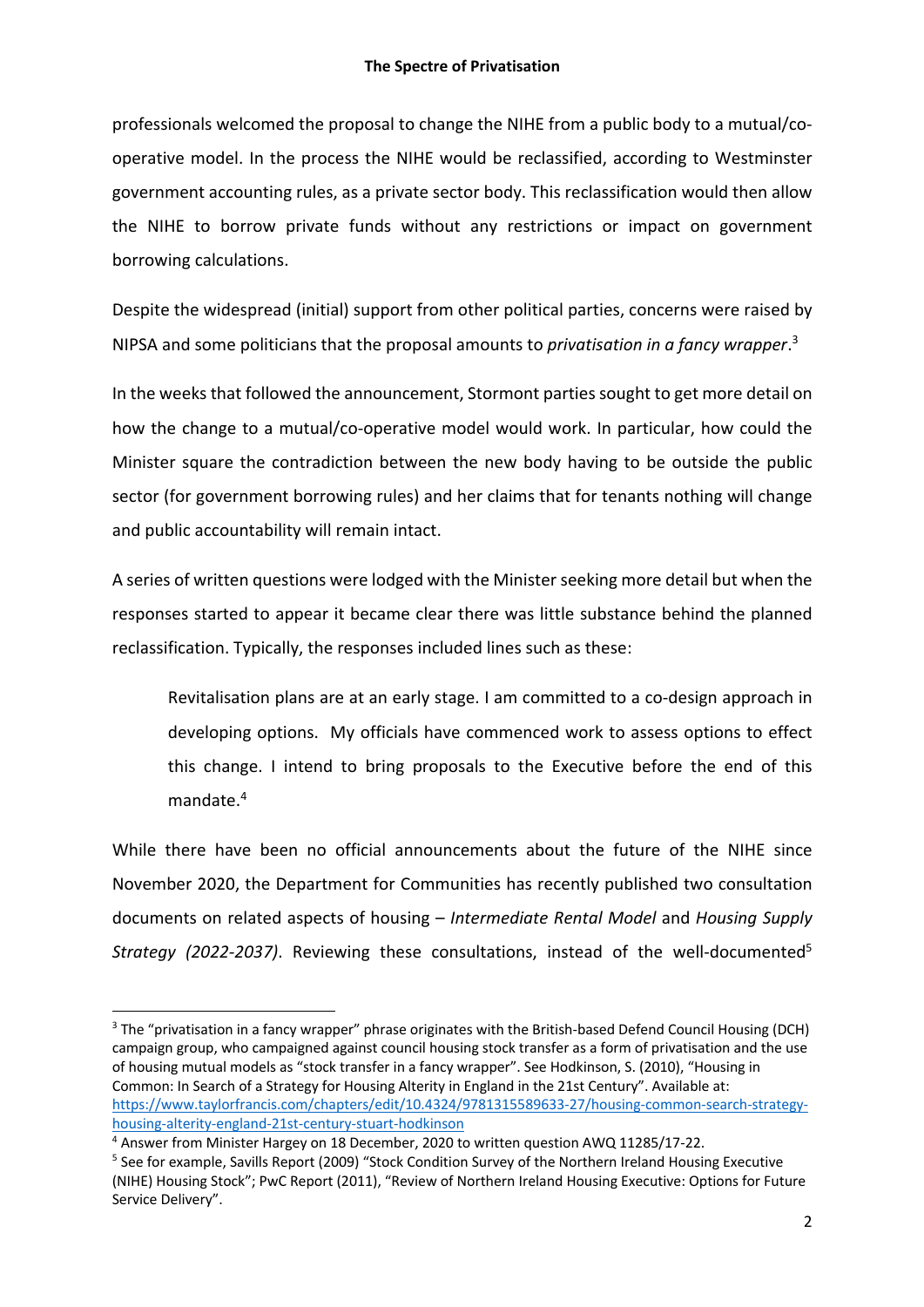history of achievement and opportunity to develop this potential, it is clear that the department sees the NIHE only as a problem.

This stands in stark contrast to one of the conclusions of the Best Report about the NIHE that **'the presence of this highly significant player greatly enhances Northern Ireland's capacity**  to tackle the housing issues faced here...'.<sup>6</sup> Instead, there is no vision that a revitalised Housing Executive could play a significant role in addressing homelessness or the huge waiting list. In addition, the benefits to public health have been forgotten. Currently, there are around 1,000 people with major complex needs and disabilities who have suffered on waiting lists for a fit for their purpose home for up to 5 years. Some have been trapped indoors due to accessibility issues. The resultant consequences for Health are stark.

It is clear the department sees the solution to the housing crisis in more private finance, more subsidies (in the form of public land) for private developers and more private home ownership. The central question they do not address is how they envisage the broader societal responsibilities that flow from the provision of an accountable public housing model is met in their vision of the future.

#### The Byker Extraction

In the vacuum left by a lack of clarity on this fundamental issue, a series of ideas have been floated most notably by Professor Peter Roberts, the current chairman of the NIHE. Roberts was formerly a leading figure in the transfer of local authority housing on the Byker estate in Newcastle, England to a mutual organisation, *The Byker Community Trust* (BCT). He is now advocating strongly a similar process be followed by the NIHE.

There are however at least two major issues when considering whether this an option for the NIHE. First is a question of scale. Byker is one housing estate with less than 2,000 tenants. This is a relatively straightforward organisation to establish and manage. In comparison, the NIHE is spread across the whole of NI, has over 85,000 homes and multiple stakeholder groups. It is inappropriate to use the BCT as a blue-print to follow.

 $6$  Report of the Independent Commission on the Future of Housing in Northern Ireland (The Best Report), Chartered Institute of Housing, 2009 (page 99).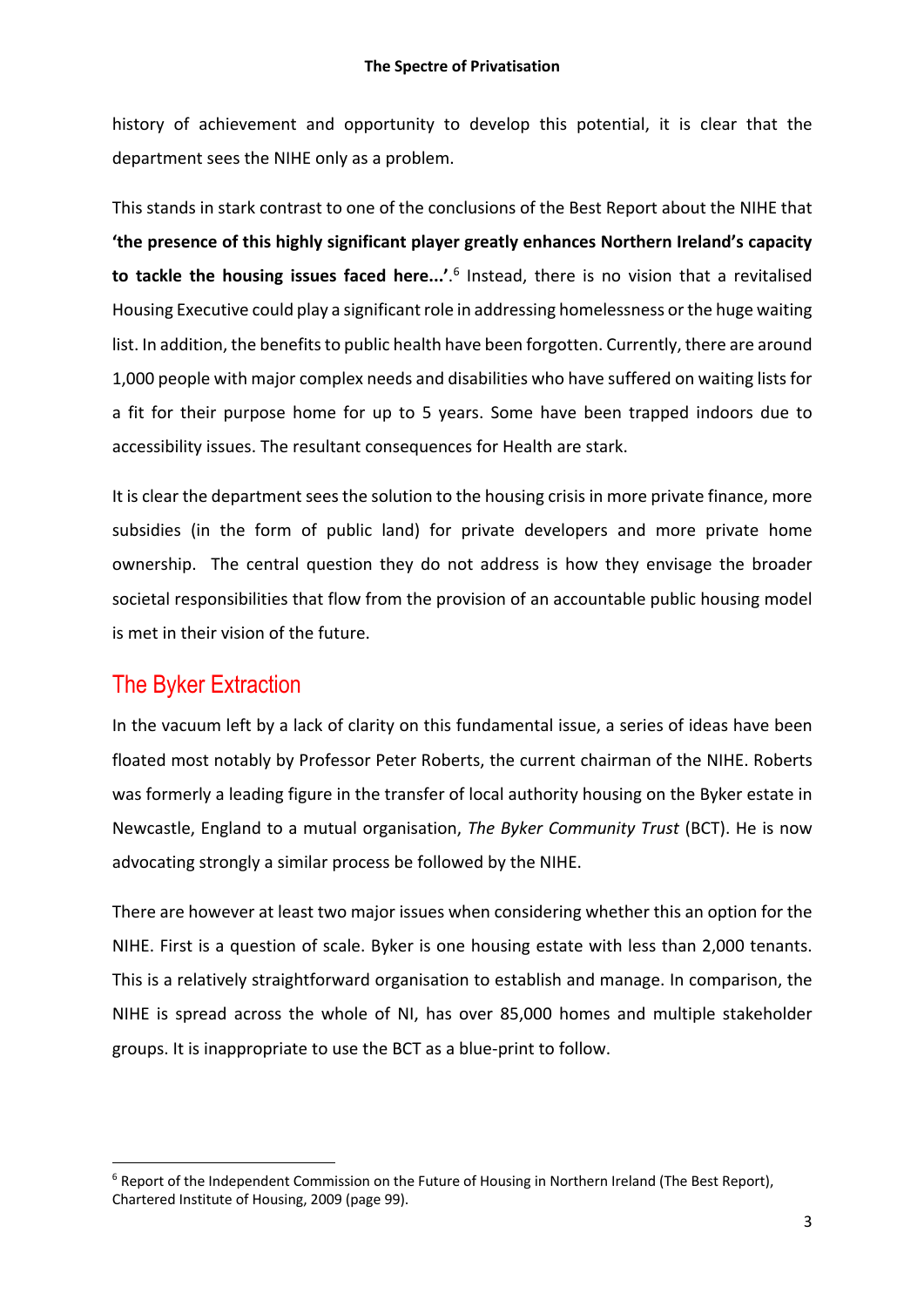Second, the short history of BCT highlights that once housing is removed from the public sector it goes on a journey, where private financial interests increasingly dominate the operational and strategic decisions of the new landlord. BCT was established in 2012, but just last year the mutual was taken over by a larger housing group Karbon Homes.

Karbon Homes describes itself as "a profit-for-a-purpose organisation", and is a complex group of companies, a small minority of which are registered under the *Co-operative and Community Benefit Societies Act*. Further, Karbon Homes is significantly funded by private finance capital drawn both from banks and also by issuing a corporate bond. Corporate bonds are loans that can be traded by investors, looking for returns on their investment.

There is a growing amount of research that shows when funding is raised in this manner, the priorities of the private finance investors increasingly influence (sometimes dominating) the operations of the housing provider.<sup>7</sup> As one example in Karbon Homes latest annual review, the very first *Key Highlight* reported is an increase in *Operating Margin* from 25.3% (in 2020) to 26.1% (in 2021).8

*Operating Margin* is a key performance indicator for finance providers, and a benchmark of 30% is required by credit rating agencies to get the highest possible rating. However, to increase operating margin the organisation must either increase income (i.e. rents) or decrease expenses (i.e. cuts in services) or a combination of the two. None of which are positive outcomes for tenants.

The transfer of Newcastle council housing on the Byker estate, even though it was to a mutual organisation has led to circumstances where private finance capital is now able to extract profits at the expense of former council tenants. With a reclassified NIHE we create the possibility that the same fate awaits tenants.

<sup>7</sup> Ginsburg (2005); Manville and Wainwright, (2017); Smyth et al (2020).

<sup>8</sup> Karbon Homes Annual Review 2021 (p. 3). Available at: https://www.karbonhomes.co.uk/media/13658/m0115449-annual-review-a4-web.pdf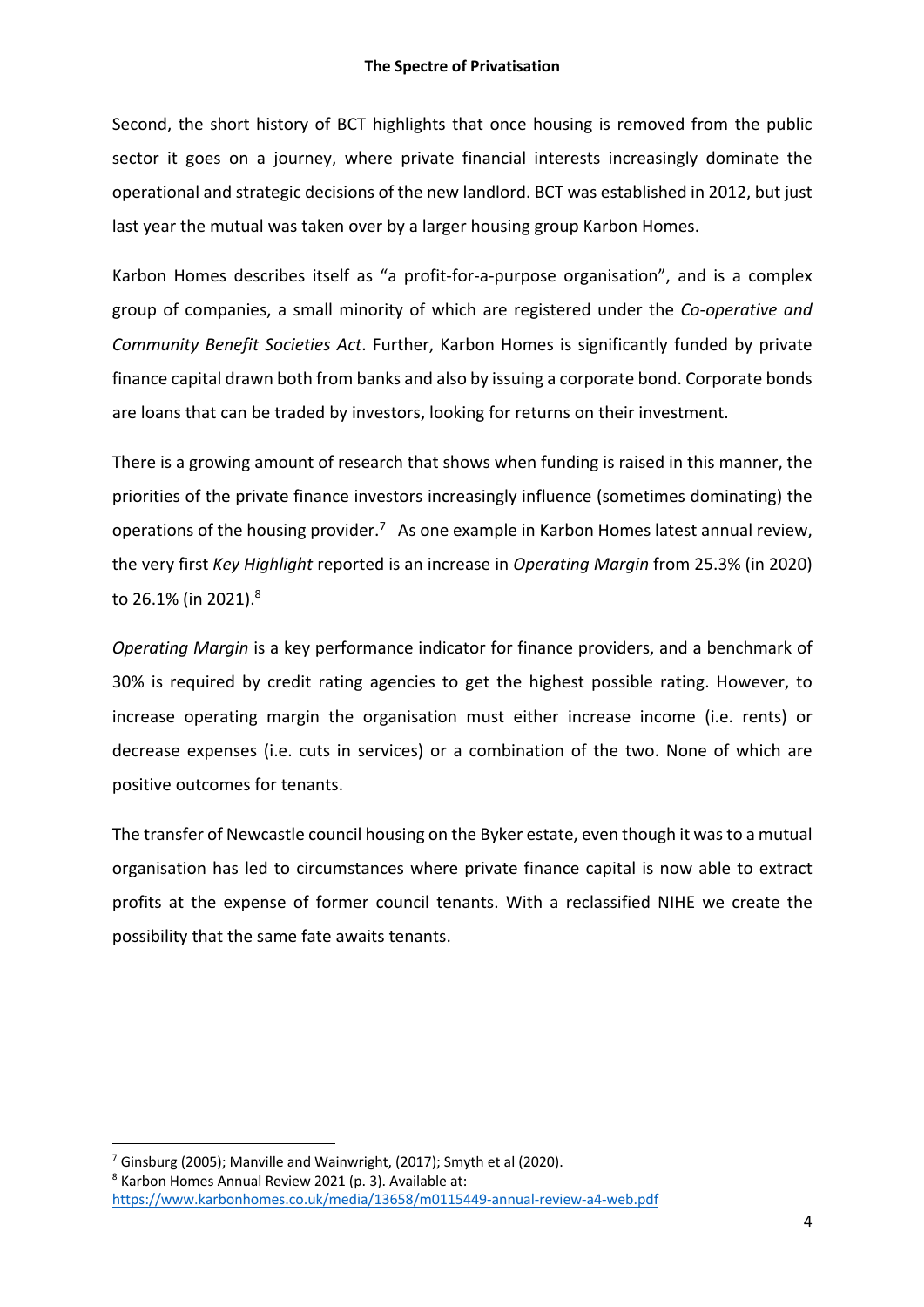## Will the NIHE be privatised?

In March 2021, Minister Hargey appeared to row-back from the more zealous approach, of reclassifying the NIHE to a mutual/co-operative, announced in November 2020. In response to questions in the Assembly chamber she stated:

We are assessing all options at the moment … *I would like to do this while retaining the Housing Executive's current classification.* <sup>9</sup>

This response again highlights the limited pre-planning before the November 2020 statement but also reflects some of the pressure that NIPSA and other campaigners have been able to exert through arguing that the proposal is de-facto *privatisation*.

Since March 2021 there has been very little publicly stated about the Housing Executive Revitalisation (HER) programme, but from what is in the public domain we can infer that Department for Communities officials have been working on developing a proposal based around the following Ministerial preferences:

- **1) The NIHE must be allowed to borrow again;**
- **2) Such borrowing must occur without taking existing government capacity from other departments (especially health and schools);**
- **3) Any changes must be kept to a minimum and emphasise continuity (e.g. Minister Ní Chuilín's claim in November 2020** *the tenants won't even notice a change***), and**
- **4) Retain the NIHE's current classification a publicly accountable public body.**

However, it is not at all clear how such preferences (especially 3 and 4) can be brought to life when Westminster government accounting rules require the removal of the NIHE from the public sector and transfer to a different type of organisation (including with different governance and accountability arrangements), before preference 1) and 2) can be achieved.

# The Technical Bit – ONS classification and government borrowing rules

The body that decides whether an organisation is part of the public or private sector for government accounting rules is the Office for National Statistics (ONS). The ONS currently uses the technical term *quasi-public corporation* to describe the NIHE. Therefore, it is within

<sup>9</sup> Inside Housing, 11 March 2021. Available at: https://www.insidehousing.co.uk/news/news/northern-irelandhousing-minister-rows-back-over-plans-to-convert-nihe-into-mutual-69941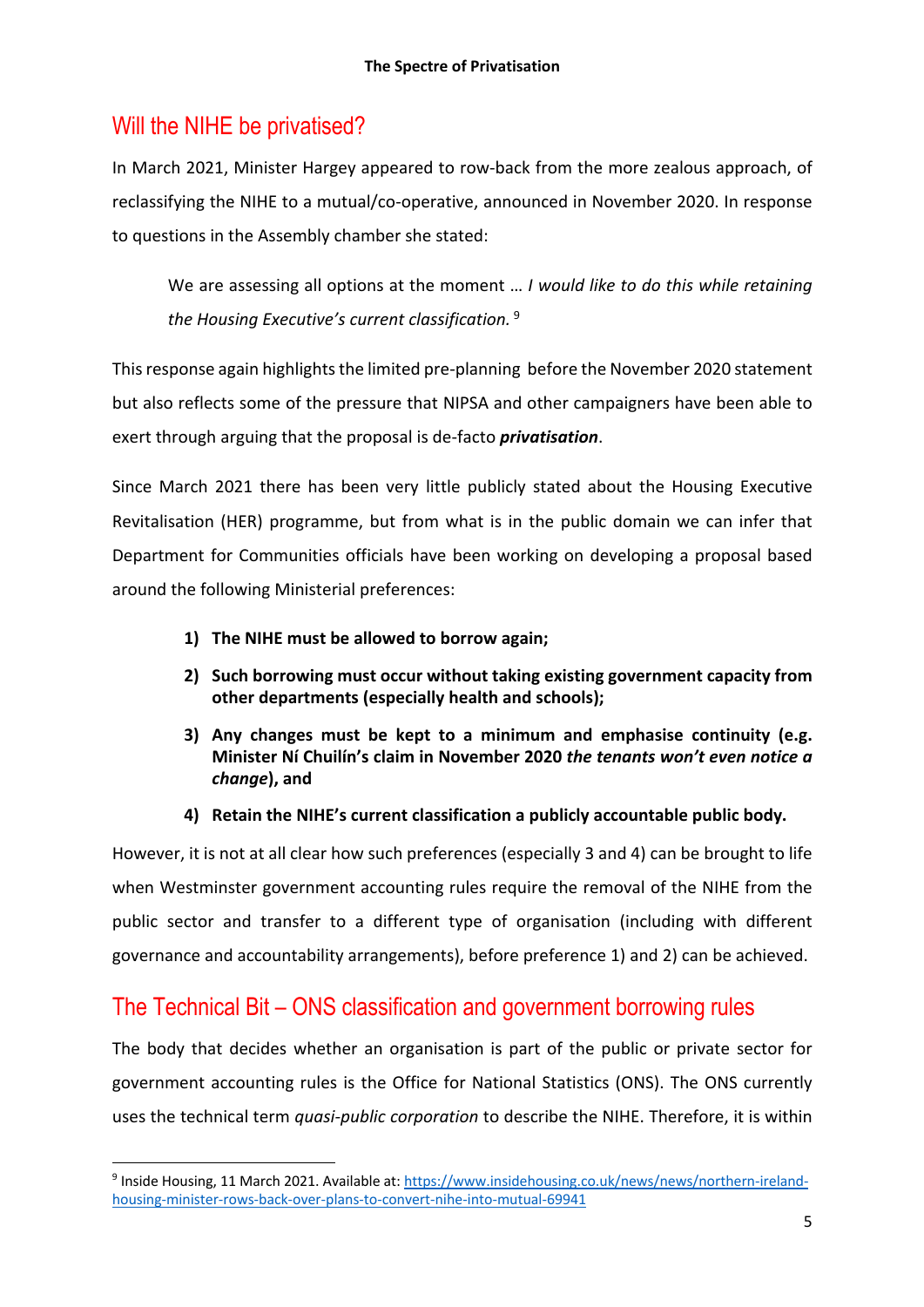the boundary of the public sector. As stated above, the implication of this is that any borrowing the NIHE undertakes will count against the Assembly and Westminster government borrowing limits.

In our previous reports we highlighted how the Westminster government's rules on calculating debt levels (based on an arbitrary boundary between public and private sectors) are out of line with international best practice. If the NIHE was in many European countries, it would be allowed to borrow and not count against the governments' borrowing totals – known as Public Sector Net Debt (PSND). Further, Westminster does not apply the rules consistently; for example, the bailed out banks following the Global Financial Crisis of 2008 also complied with the definition of being *quasi-public corporations* but were specifically exclude from the PSND calculations.<sup>10</sup>

It should also be remembered that these rules have been deliberately constructed and applied in this way – they are not naturally occurring. When you add in years of underfunding of council housing, this is the policy context aimed at forcing English local authorities to transfer their homes out of the public sector. In this respect these are ideological decisions that preference private sector management and finance over public service ethos and delivery.

One simple solution would be for Westminster to change the government debt calculation rules, bringing them in line with international best practice and consistent with the previous treatment of the banks. This would allow the NIHE to borrow.

In the absence of such a move the proposal to re-classify the NIHE aims to work within the rules and seek to convince the ONS that the new landlord function exists outside the public sector. There are no hard and fast rules that the ONS apply when deciding which sector an organisation exists within. Instead they seek to establish and then evaluate who controls the organisation. Drawing on the Eurostat rules the ONS applies the principle of who has "'a last say' as regards the main important decisions".<sup>11</sup> This sometimes results in a fluid and changing environment.

<sup>10</sup> See p. 6 of our 2013 report, *Keeping Our Housing Public.*

<sup>11</sup> Eurostat (2016, p. 16) *Manual on Government Deficit and Debt.*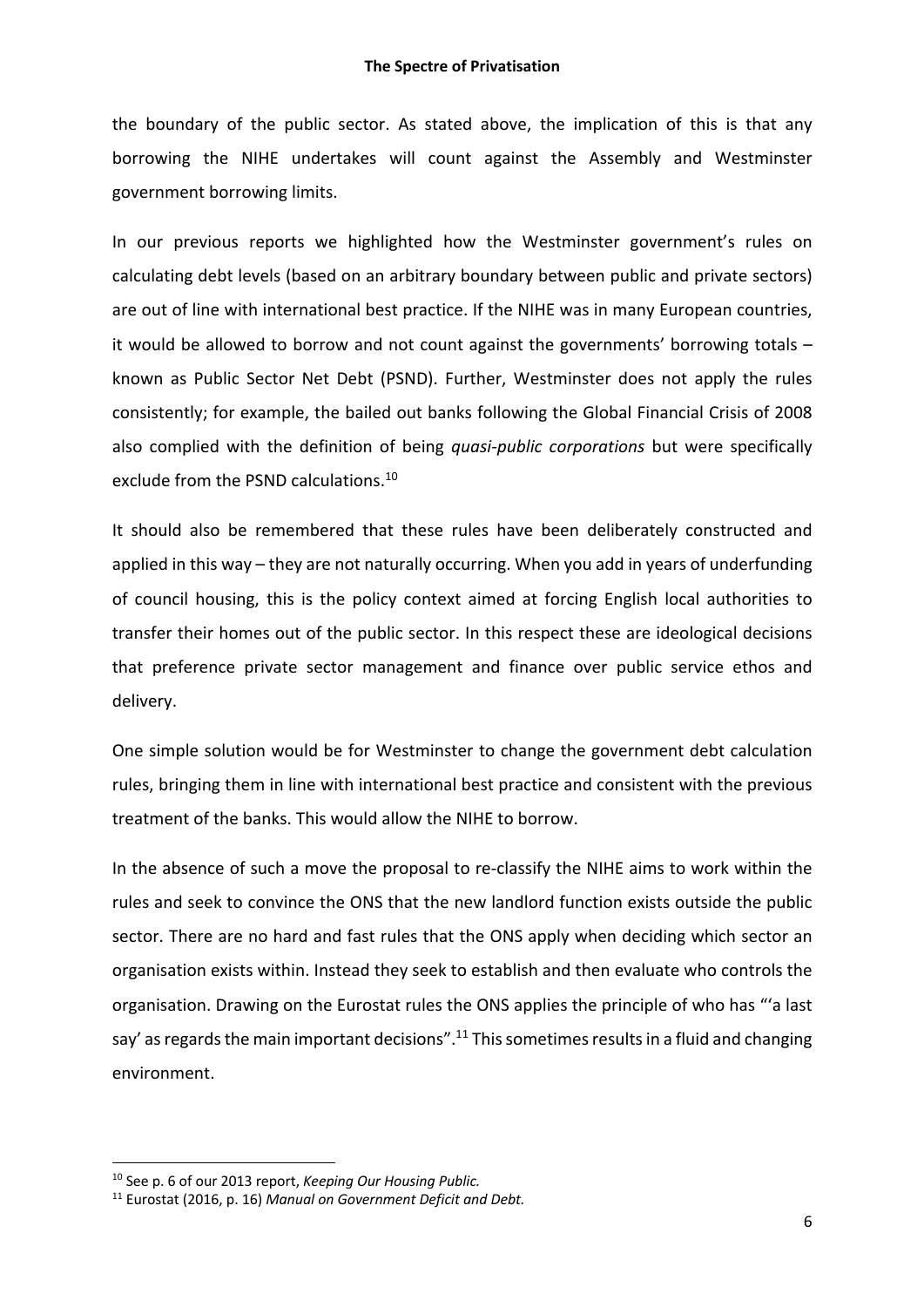# The Housing Association *Hokey-Cokey*

For example, in 2016 the ONS reviewed the governance and funding arrangements of Housing Associations in NI and decided they were in fact public bodies, with the debt counting towards the borrowing limits.

From 2016 to 2020, NI housing associations were classified the same as the NIHE but did not have the same restrictions applied to their borrowing capacity. In part this was due to the collapse of the Assembly government, as new primary legislation was needed to remove controls the Minister had over housing associations' operations. The legislation was passed in August 2020 and gives us some indication of the types of changes that will be needed if the NIHE is to be reclassified.

In October 2020, the letter from the ONS confirming that housing associations in NI had been reclassified to the private sector recognised the removal of the following Ministerial and departmental powers:

- **I. the control over the disposal or mortgage of land has been removed by the Act, as Department for Communities (DfC) consent is no longer required for a registered housing association (RHA) to dispose or mortgage land;**
- **II. the control over committee appointments, suspensions and removals has been removed by the Act, which has narrowed the circumstances under which DfC can undertake these actions;**
- **III. the ability to direct a RHA to transfer land has been removed by the Act, which has narrowed the circumstances under which DfC can undertake this action;**
- **IV. the potential control indicated by a statutory Right-to-Buy scheme has been removed by the Act, which repeals the relevant section of The Housing (Northern Ireland) Order 1983;**
- **V. the potential control indicated by Article 27 of The Housing (Northern Ireland) Order 1992, which allowed the Northern Ireland Executive to petition for the winding-up of a RHA, has been removed. 12**

Looking beyond the legalistic jargon in the points above what becomes clear is that Ministerial control and public accountability of housing associations was severely weakened. In the process this changes the governance of those organisations and allows the space for

 $12$  Letter from ONS to Northern Ireland Executive dated 30<sup>th</sup> October, 2020. Available at: https://www.ons.gov.uk/file?uri=/news/statementsandletters/statementonclassificationofregisteredhousinga ssociationsinnorthernirelandoctober2020/registeredhousingassociationsnorthernireland.pdf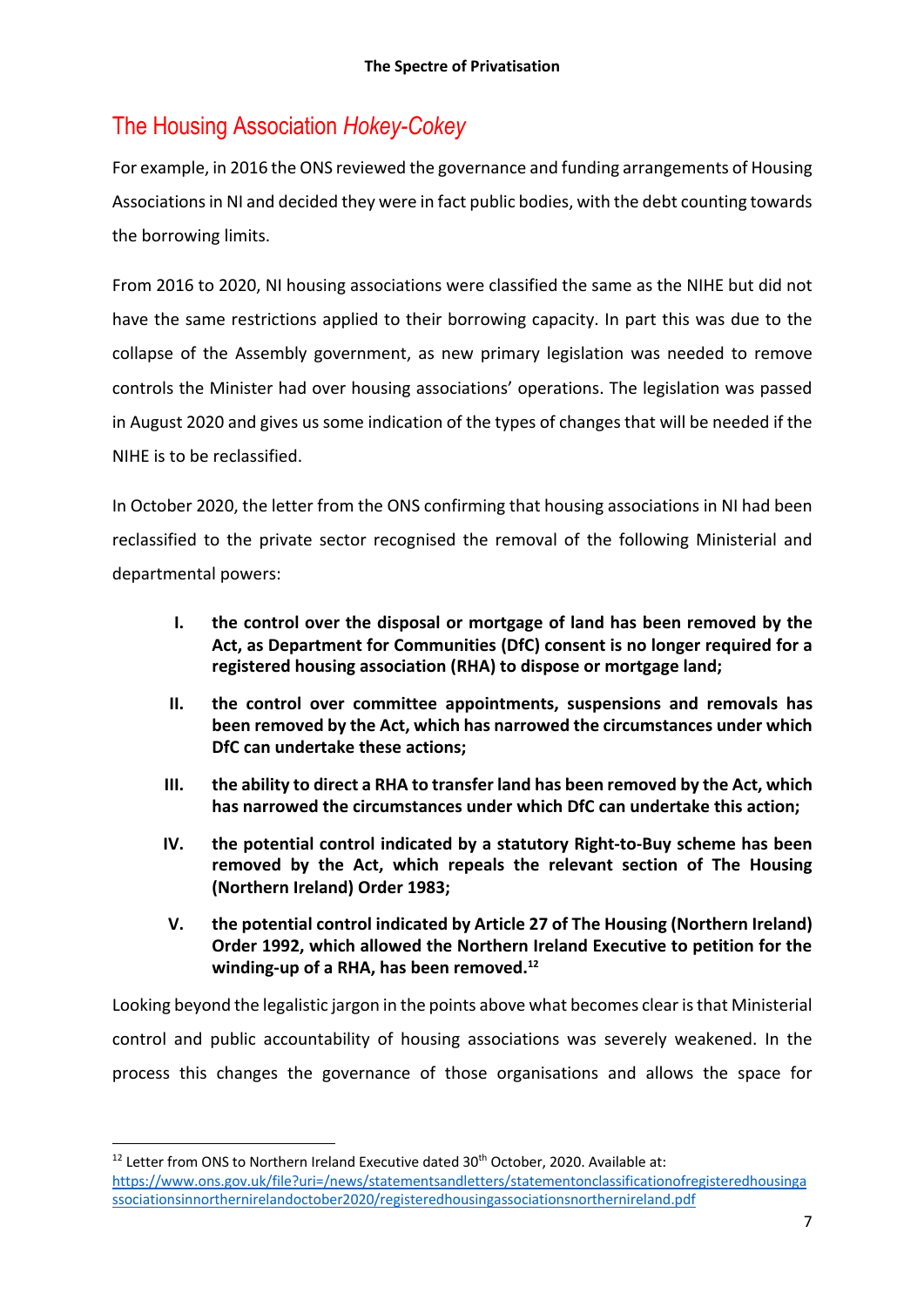accountability and control to be exercised by other parties (i.e. the private finance providers such as corporate bondholders).

If we were to see similar actions applied to the NIHE, the new landlord body would have little accountability to the Minister, the Assembly or the department. It is also unclear who would regulate the new body. Further, the experience in Britain is that the vacuum created by the removal of the current control and accountability mechanisms will be filled by the new private finance providers.

Writing in 2005, Social Policy expert Norman Ginsburg concluded that these types of council housing transfers (re-classifications) in Britain mark a decisive shift towards private landlordism "... with public control and accountability fading away over time  $-$  a true privatisation".13

#### **Privatisation in 21st Century**

Privatisation today is very different from when Margaret Thatcher's government pursued the policy in the 1980s. Then whole industries where broken-up into companies and floated on the stock exchange, with expensive advertising campaigns run advising everyone with spare cash to buy shares quickly.

Now those (relatively) easy privatisations are all but finished, leading to other parts of the public sector being subjected to subtler, but no less impactful, forms of privatisation – for example, compulsory competitive tendering (CCT) in local government or the right to buy in council housing.

As criticism of all these forms of privatisation has grown the policy adapted and, given a turbo boost by New Labour's *Third Way* and Cameron/Osborne's *Big Society* politics, not-for-profit organisations have taken on the delivery of more public services, including through council housing stock transfers.

Yet to call these organisations not-for-profit is increasingly misleading. We have already seen that the new controllers of Byker Community Trust see themselves a *profit for a purpose* organisation. This means that profits are still to be made from the tenants of Byker but in a group structure like Karbon Homes those profits can then be utilised to support full market

<sup>13</sup> Ginsburg (2005, p. 132).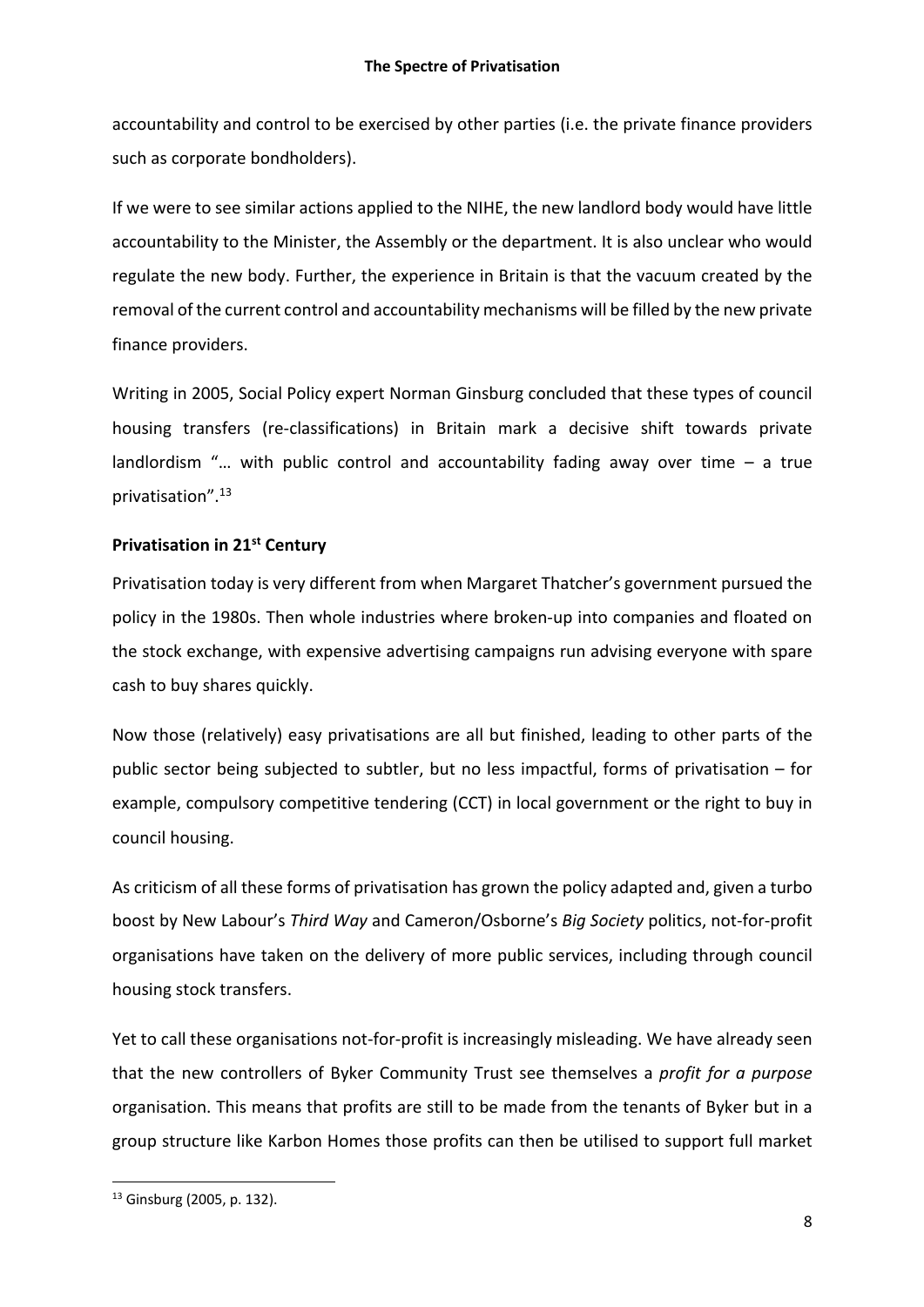operations by other members of the group. In England, following a change in the rules in 2008, we have also seen the emergence of *for-profit* social housing providers. Social Housing magazine stated about this emergence: "… 53 have done so in the past decade, many of them developer subsidiaries or backed by equity firms".14

## It's the Debt!

There is a second manner in which not-for-profit is increasingly misleading, as it is based on the assumption that the only way profits can be withdrawn from an organisation is through the payment of dividends to shareholders. In the financialised global economy of the  $21<sup>st</sup>$ century, paying dividends is seen as very much a last century activity. Instead the key is use of debt as an increasingly prevalent way to extract profits from organisations, in the form of interest payments and charges. If we take Karbon Homes as an example, we can see their capital structure includes loans from banks, The Housing Finance Corporation (THFC) and Affordable Housing Fund (AHF). These are to be expected and typical of any sizeable housing association that has a new housing development programme.

However, all of these sources of debt are overshadowed by a £250 million corporate bond; this one bond accounts for over half of Karbon's total debt. The providers of this form of finance have no interest in social housing but are looking for a stable and secure return on their investment.

The research carried out in this area increasingly shows that in order to gain access to the private capital markets housing associations are adapting to the financial logics that those market participants prioritise. In our 2020 report, 21st Century Housing for Northern Ireland, we highlighted the case of the large London-based housing associations showing how operating margin has increased, income streams have diversified and become riskier, and corporate group structures have been adopted. Further the underlying research also highlighted that the operational and strategic decision-making processes of these housing associations were filtered through the lens of how the credit rating would be impacted.<sup>15</sup>

<sup>14</sup> 'A lot of housing associations' now looking at for-profit RP model, *Social Housing*, 21 May 2021. Available at: https://www.socialhousing.co.uk/news/a-lot-of-housing-associations-now-looking-at-for-profit-rp-model-70789

<sup>15</sup> Smyth, S.; Cole, I. and Fields, D. (2020) 'From Gatekeepers to Gateway builders: Credit Rating Agencies and The Financialization of Social Housing'. *Critical Perspectives on Accounting* journal.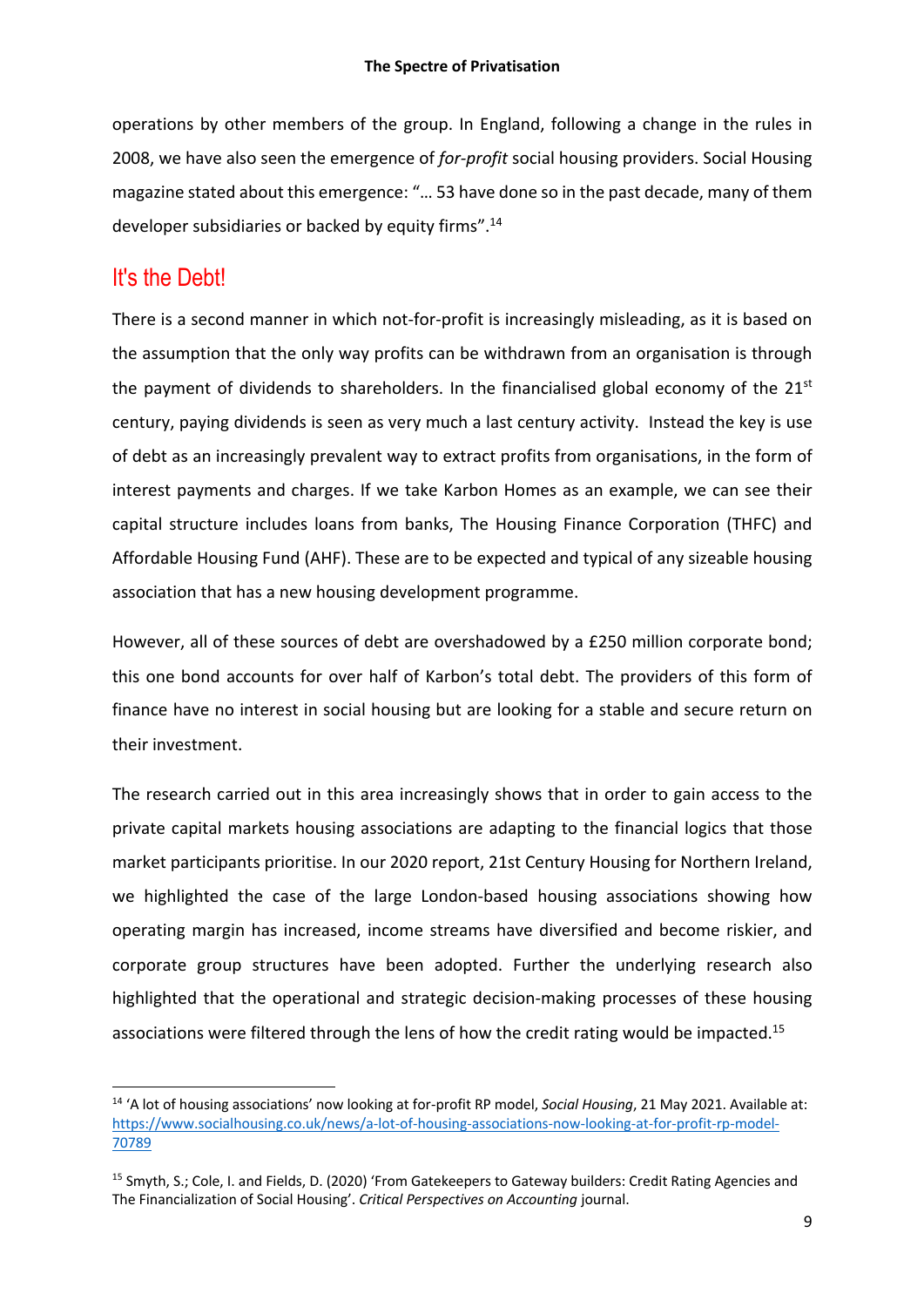All of this reinforces the points made above – first, that the journey to privatisation may not be an explicit, single episode but an on-going process. One that may start from nothing more than expediency amidst a crisis and with an initial step that may appear to be relatively benign. And second, once the control of, and accountability to the Minister and department is removed that vacuum will be filled by other parties, which in the recent experience of English social housing will be the finance providers of the capital markets.

#### **Conclusion**

This briefing has focused on the financing arrangements surrounding the proposal to reclassify the NIHE as a private sector body. This has been for two main reasons – first, it is the financial arrangement (specifically the government accounting rules) established by successive pro-privatisation Westminster governments with an ideological bias in favour of finding solutions outside the public sector, that is forcing this response. The Minister and the Executive can choose to ignore this, or even try to work within those arrangements, but in doing so they will have acceded crucial ground to, and are in fact endorsing the agenda of, the privateers in Westminster.

This is why NIPSA has consistently called for a *change in the borrowing rules*. This position is also supported by the National Federation of ALMOs (NFA); the Association of Retained Council Housing (ARCH); the Chartered Institute of Housing (CIH); the Local Government Association (LGA) and the Councils with ALMO Group.

Second, the focus on finance has highlighted the manner in which reclassification to a mutual/co-operative unleashes the financial processes and financial logics, resulting in what has been called *financialised privatisation*. This is a form of privatisation where profits are extracted through debt rather than (or in addition to) shareholdings. In addition, the operations of housing organisations increasingly become dominated by financial concerns, such as the impact on its credit rating score.

Once, the NIHE is reclassified it will be set upon a path that is haunted by the spectre of privatisation.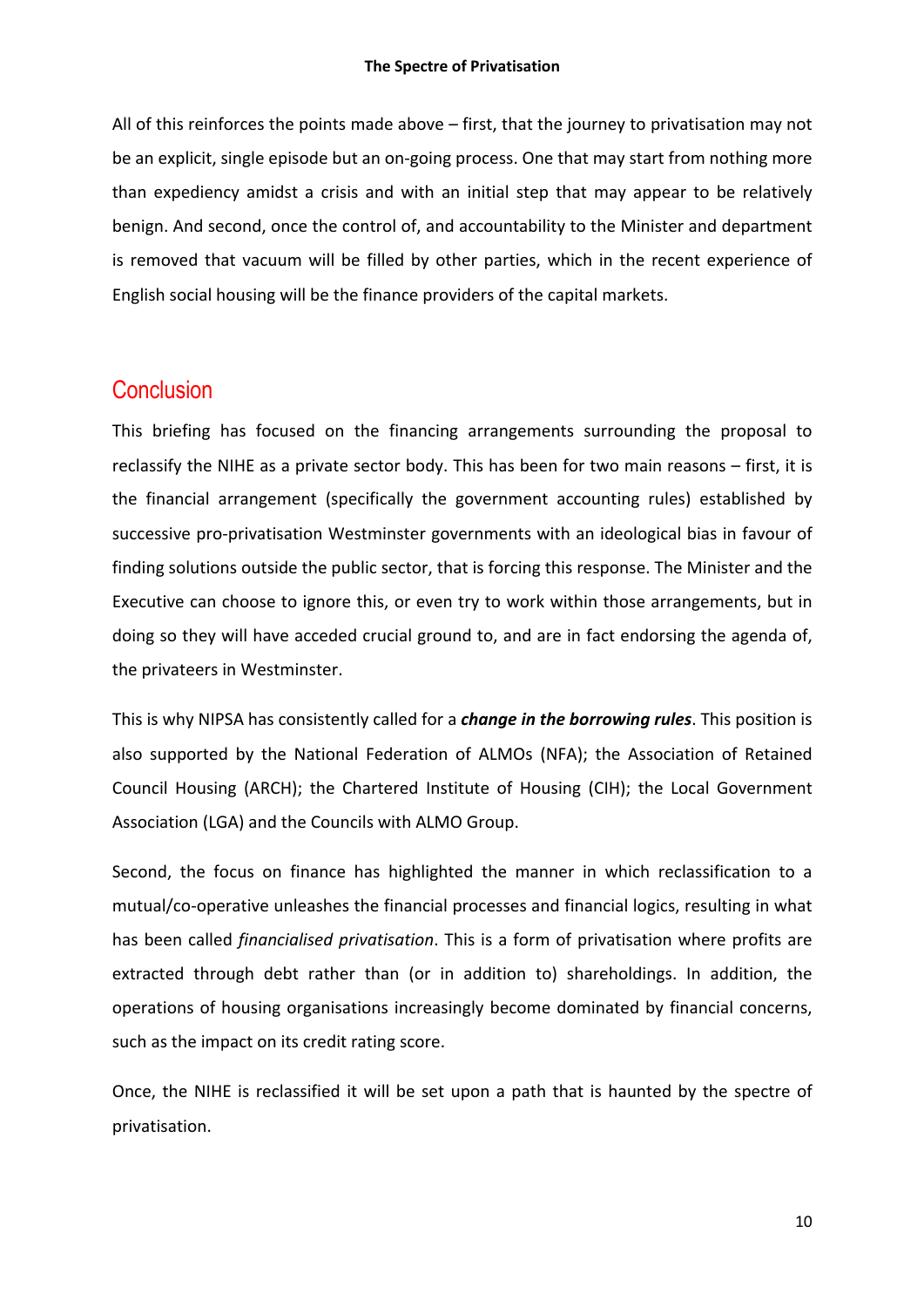#### **The Spectre of Privatisation**

Finally, there are a range of other concerns that establishing the NIHE as a mutual/cooperative will have on governance, control of (formerly) public funds and assets and public accountability. Some of which have been touched on here, and which we cover in more depth in our recent report, *21st Century Housing for Northern Ireland*.

At this stage, it is worth reminding ourselves of a conclusion from that report **"… it is possible to fund the NIHE and lift the borrowing restrictions on it, if our politicians choose to do so."** This should be the immediate focus and form a key political commitment, with full budgetary backing, in the post May 2022 Assembly election period.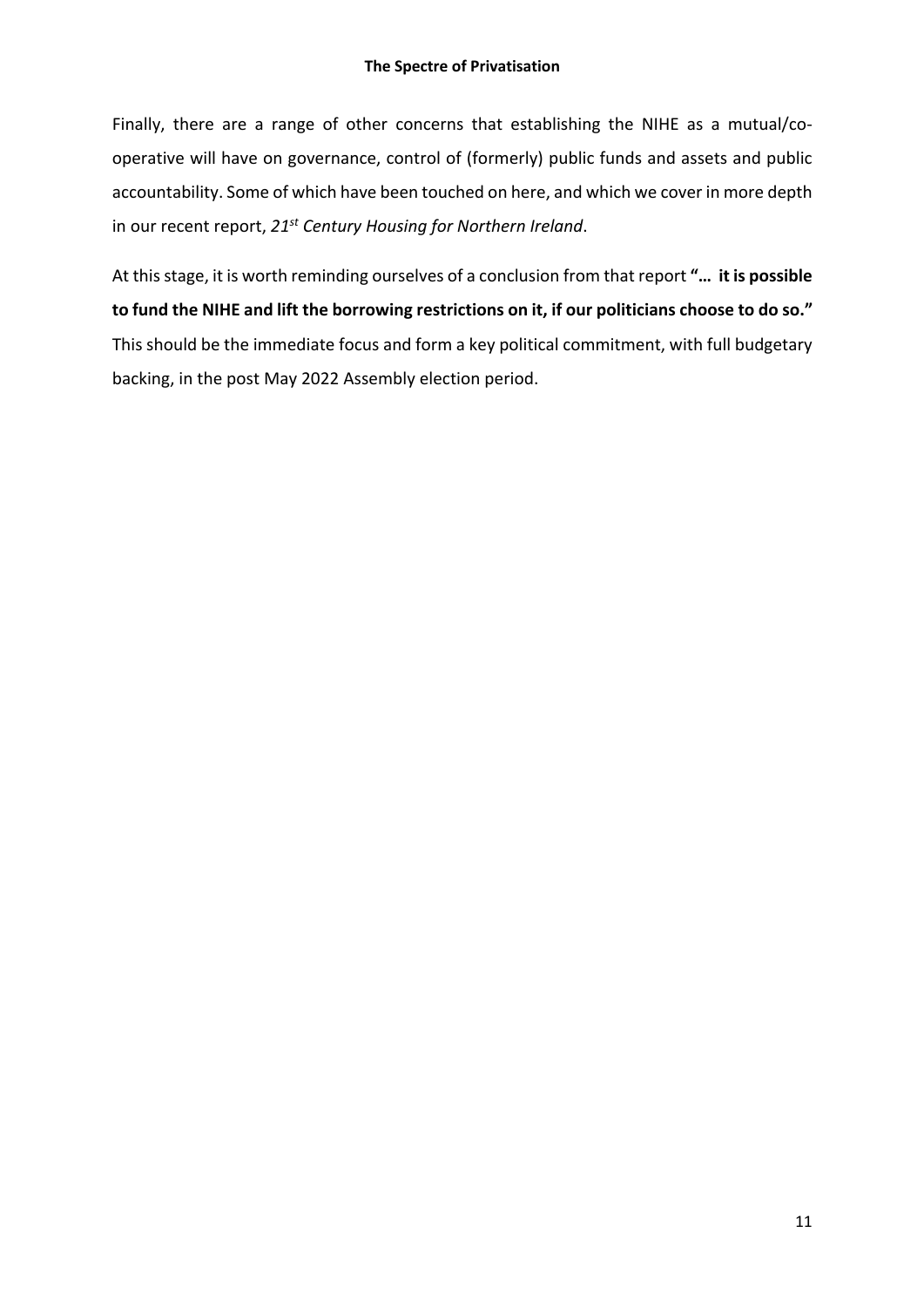# Recommendations for the NIHE and Department for Communities Recommendations for the NIHE and Department for Communities

- 1) A permanent end to the small scale stock transfer policy; revisit the current Social Housing Reform Programme and engage with the wider community on key priorities for a revised housing programme and policy;
- *2)* Lobby Westminster government, along with other stakeholders to change the borrowing rules that restrict the NIHE from borrowing;
- *3)* Lift the restriction on borrowing by the NIHE through extending the Prudential Borrowing rules, introduced to NI in 2011 for local authorities, to the Housing Executive;
- 4) The new Assembly to prioritise funding decisions to address the repairs and maintenance of NIHE homes, instead of subsidies to big business that would result from a corporation tax rate cut or the establishment of a Freeport;
- *5)* The new Assembly to seek additional funding from Westminster (similar to the English city region devolution deals) to fund an immediate programme of new builds;
- 6) Extending the existing NI social housing grants to allow the NIHE bid for funding, alongside existing housing associations;
- 7) An end to the Right to Buy for NIHE tenants (following the example of the Scottish Parliament) to protect the existing level of public housing stock;
- 8) Democratise the structures of the NIHE by instituting a participatory budgeting system, where tenants and employees can decide how funding is spent; using performance measures geared towards social goals and greater tenant participation through elections to reserved seats on the NIHE Board.